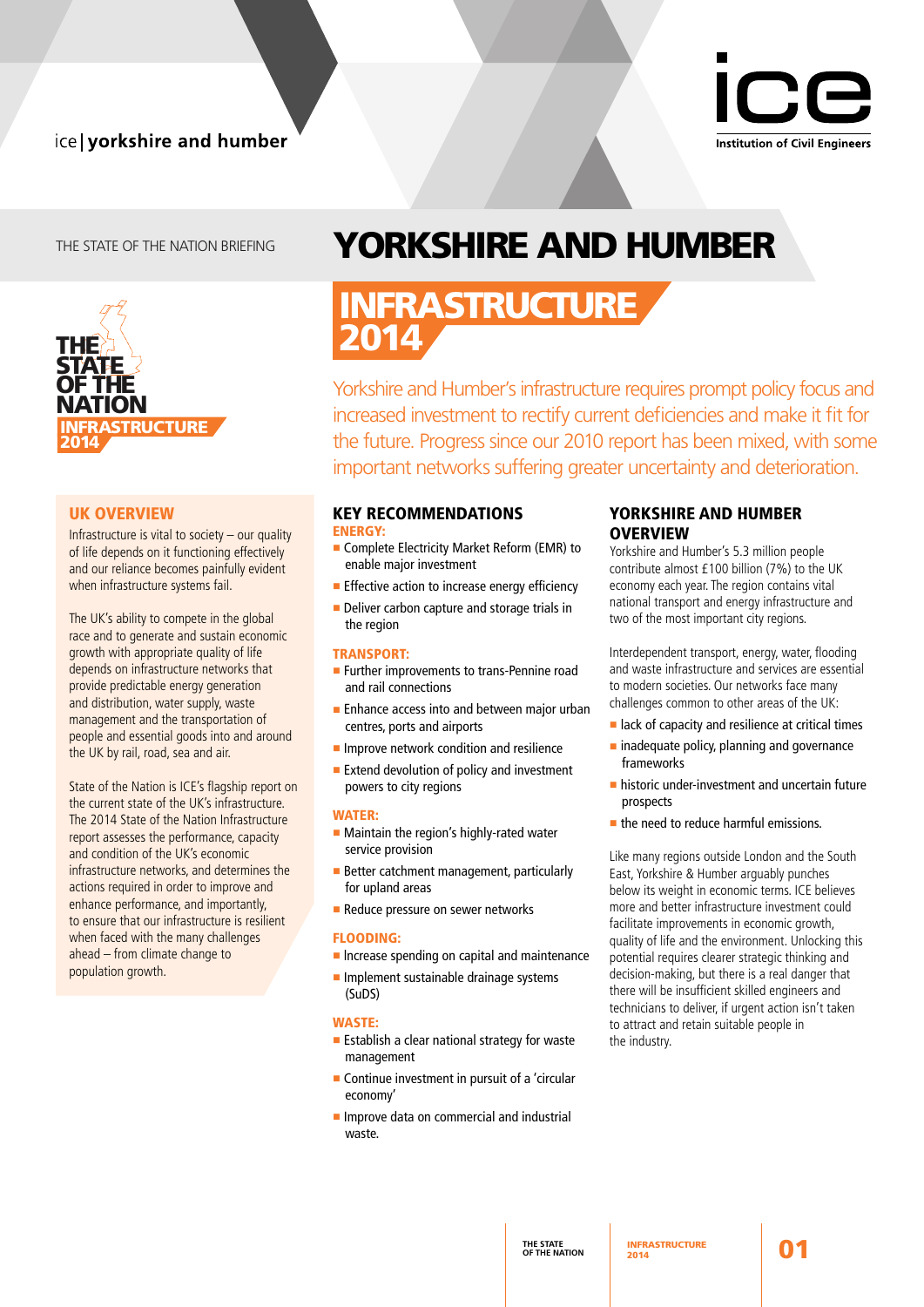

## **ENERGY**

## **OVERVIEW**

Modern life depends utterly on reliable energy supplies - still mostly obtained from fossil fuels. The UK has a huge challenge to renew its electricity infrastructure, ensuring security of supply and decarbonisation at an affordable price. Government is progressing Electricity Market Reform (EMR) as we face short-term capacity constraints, with de-rated peak margins likely to fall below their current 4%.

Yorkshire and Humber has a critical role in the UK's energy system. It is a net exporter of energy, hosts some of the largest generating facilities and is an important location for the landing and storage of gas and biofuels.

In order to secure the UK's energy future in the short to medium-term, we recommend:

- **Prompt completion of EMR's secondary** legislation to enable major investment
- $\blacksquare$  Effective action to increase energy efficiency, reducing emissions, costs and the need for generation
- Delivery of carbon capture and storage (CCS) trials in the region.

#### **GENERATION**

Yorkshire and Humber's contribution to UK electricity generation is falling. The end of coal-fired generation is in prospect, with stations closing or being converted to biomass fuel – most notably at Drax. Gas stations are ageing and no final investment decisions have been made to build new ones.

Investment in solar and wind generation has continued but is sensitive to subsidy regimes. Offshore wind has a considerable potential, albeit at a high price. In this region, Humber Gateway (219MW capacity) is under construction, a start is due on Westermost Rough (210MW) and Triton Knoll is progressing with reduced capacity (900MW).

Hull's Alexandra Dock is Siemens's preferred location for its offshore wind turbine assembly and export facility. Existing operations and maintenance centres at the Port of Grimsby are operated by Eon, for the Humber Gateway Wind Farm, and Centrica, for Lincolnshire's Offshore Wind Farm.

The region could benefit from the proposed White Rose Carbon Capture Storage (CCS) demonstration project at the Drax power station, which will enable liquid carbon dioxide to be transported and stored underground. The lessons from this project should be observed so that the wider roll-out of CCS in the region can be achieved - such as the Don Valley project - in order to help the UK meet is legally-binding targets to reduce carbon emissions.

#### Supply, storage, transmission and distribution

Infrastructure is interdependent: power stations cannot function without adequate supply, which demands transport with resilience to, for example, extreme weather events. The 2013 landslide at Hatfield's spoil tip closed the rail link to Scunthorpe. If Kellingley Colliery closes, leaving Hatfield as the only surviving deep mine, Drax will become increasingly dependent on imported fuels, via seaports and rail links.

Immingham Port plans to continue importing 10 million tonnes of coal a year and to increase biomass capacity to 8 million tonnes by 2020. Biomass is transported by rail and road with material handling and rolling stock investment at Drax. Biomass demand is projected to soar and indigenous production, as well as imports, has increased.

The UK's reliance on gas for electricity generation is likely to increase in the medium-term as older coal and nuclear generation is retired, and for back-up for intermittent renewable generation. Gas also supplies most of our heating.

Yorkshire and Humber hosts vital gas facilities. Easington is one of the UK's three main North Sea terminals. Centrica's Rough facility provides 70% of the UK's gas storage capacity and Scottish Power's Hatfield Moor Facility "soaks up" 0.12 billion cubic metres of injected gas in porous sandstone. However, greater future need is not being met with increases in beachhead or storage capability. Storage may become more important as North Sea production dwindles - yet the UK's capacity is very limited. Eon's Whitehill scheme would hold 400 million cubic metres but has not been approved.

#### **TRANSPORT OVERVIEW**

Our 2013 State of the Nation: Transport report prioritised areas to be addressed if transport systems were to deliver the greatest potential contribution to prosperity and quality of life:

- **Recognise interdependencies between** transport and other sectors including flooding, communications and fast and reliable highspeed broadband as a form of communication
- Inadequate trans-Pennine connections (from Hull to Liverpool, and all major cities between)
- **Poor connections within Yorkshire and** Humber, including:
	- **–** Slow and inadequate capacity connecting Leeds with Sheffield
	- **–** Severe traffic congestion in both the Leeds/ Bradford and Sheffield conurbations
	- **–** Ineffective commuter services to Leeds from surrounding towns and Bradford, which are unable to cater for the fast-growing population
- n Inadequate access to ports and airports
- $\blacksquare$  Lack of resilience in the transport network

Some progress has been made: the M62 Smart Motorway has been delivered; similar plans for the M1 are in progress, as is rail's Northern Hub project. West Yorkshire has formed a Combined Authority - we applaud its strategic thinking and encourage South Yorkshire's new Combined Authority to pursue a model similar to the West Yorkshire Plus Transport Fund.

We have acknowledged the progress that has been made with strategic transport by giving separate grades for strategic and local transport.



Local Transport: grade d ('at risk')

#### Trans-Pennine connections

We need continued road and rail improvement in the North West, Yorkshire and the North East. Chairman of HS2 Ltd, David Higgins, recently noted "the poor east-west connectivity that appears to inhibit trade, commerce and development"<sup>1</sup> . A 2009 report estimated that a 20 minute reduction in Leeds-Manchester travel time could add £6.7 billion to the Northern economy<sup>2</sup> . HS2 will not deliver this, and the Northern Hub project's benefits<sup>3</sup>, whilst welcome, are insufficient. The Hope Valley line, linking Manchester and Sheffield, is not a modern inter-city link, despite

**1.** Source: HS2 Plus: A report by David Higgins (2014) **2.** Source: Spatial Economics Research Centre (2009) Strengthening Economic Linkages between Leeds and Manchester: Feasibility and Implications **3.** Including two more Leeds-Manchester trains per hour and a 10 minute reduction on the existing, slow, journey time

**THE STATE OF THE NATION** INFRASTRUCTURE INFRASTRUCTURE 2014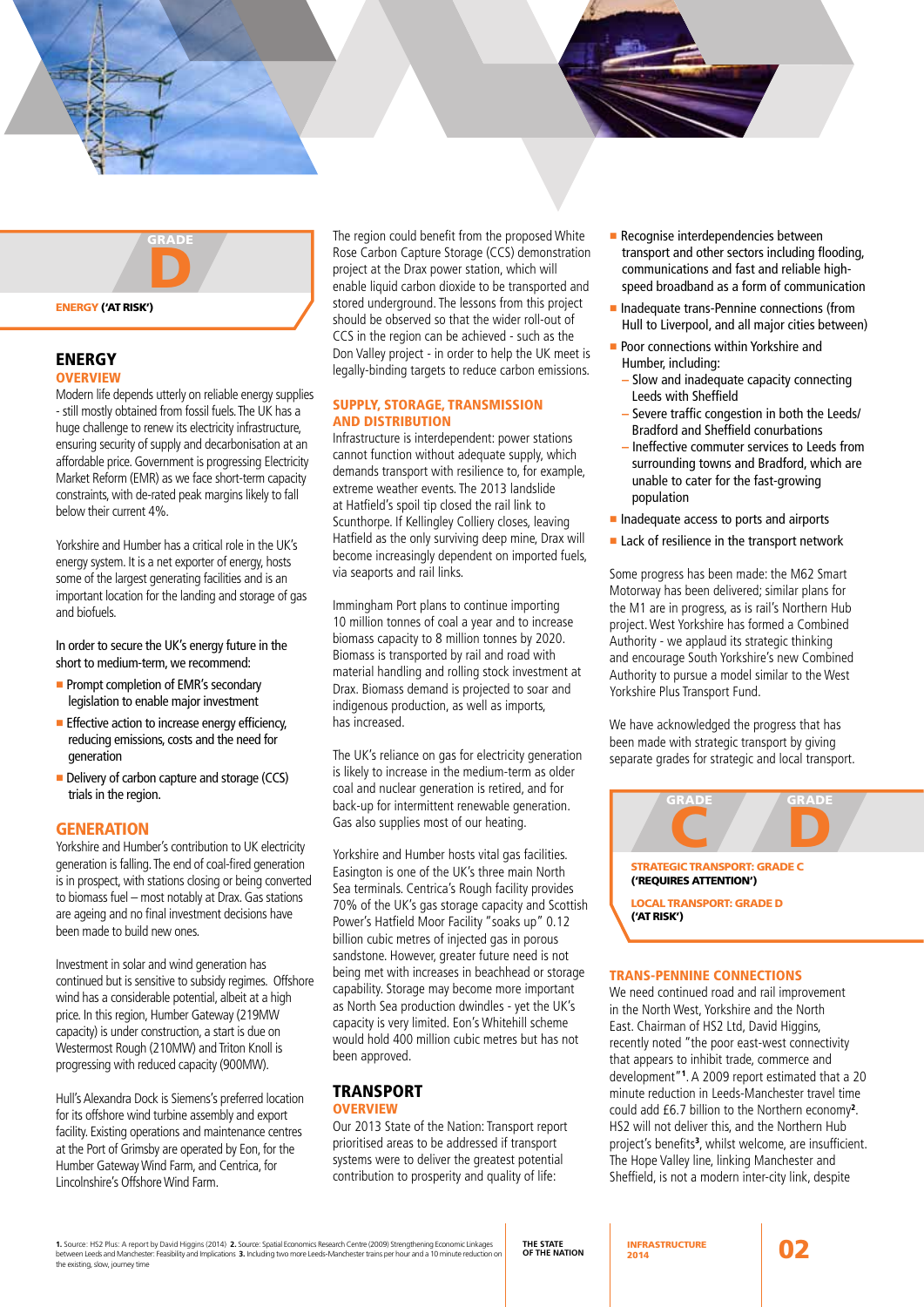welcome planned improvements at Dore. We thus re-state our call for an engineering and economic investigation of the Woodhead route as an alternative trans-Pennine route. We are encouraged by the partial devolution to Rail North (a coalition of 33 local transport authorities) of rail services for the Northern and TransPennine rail franchises.

#### Intra-regional connections

Strategies are required to tackle traffic congestion and use existing infrastructure more efficiently, especially in South and West Yorkshire. Road and traffic information before and during journeys should be improved and confidence in the reliability and punctuality of bus and train services is essential.

Continued devolution of powers to city regions is required to allow development of a more-integrated approach to transport planning and provision.

We support the upgrading of the M1 in Yorkshire to Smart Motorway, improving journey time reliability, and the A1 Leeming to Barton upgrade to motorway, which will reduce journey times and improve capacity between the region and the North East.

The Better Bus Area pilot scheme and tram system improvements in Sheffield are welcome, as is the pursuit of better services in and around Leeds. Lessons should be learned from the experience of Tyne & Wear in trying to implement a bus 'Quality Contract'.

We are concerned that the locations of HS2's proposed stations at Leeds New Lane and Meadowhall have not been fully engineered and recommend a re-examination of the options so that the necessary quality of connectivity is provided.

This year's Tour de France in Yorkshire will enhance cycling's profile and maximum advantage should be gained by integrating cycling planning and provision with other forms of transport.

#### Access to ports and airports

Good access to external gateways is essential for a competitive economy. Our air and sea ports are being held back by inadequate surface access. This encourages travel to airports in neighbouring regions, increasing congestion and potentially deterring investment.

The Finningley and Rossington Regeneration Route Scheme (FARRRS) will provide good access to Doncaster-Sheffield Robin Hood

Airport from the M18. However, a 2km link is still required between the A638 and Hurst Lane/ Airport Access road, along with A638/Hurst Lane junction improvements, to complete a high quality connection to the strategic network.

#### Resilience

In addition to enhancing capacity and modal choice for travellers, attention is needed to the physical condition of the region's roads, particularly the local network. Two-fifths of local authority classified roads' condition was rated amber or red in 2010/11<sup>4</sup> , and the maintenance backlog was estimated at almost £100 million in 2013<sup>5</sup> .

#### flood MANAGEMENT overview

The UK faces an increase in the frequency and severity of flooding. Yorkshire and Humber is particularly susceptible and was badly affected by the 2007 floods. Last winter's local weather patterns spared the region the worst effects – but this must not lead to complacency. The value of investment in flood management was highlighted recently by the fact that the worst tidal surge for 60 years, which occurred in December 2013, did not lead to loss of life.

Defra's Climate Change Risk Assessment predicts that the region's river basins will experience a 10% increase in peak flow<sup>6</sup> by the 2020s and high tide levels by the end of the 21<sup>st</sup> century are forecast to be 0.75m higher in storm conditions. This, the reduction in maintenance funding and failure to fully enact the Flood and Water Management Act will reduce our protection from flooding.

#### Maintaining our defences

Whilst many of the recommendations of the Pitt Review<sup>7</sup> , following the 2007 floods, have been implemented, legislation for sustainable drainage systems (SuDS) has not been fully implemented, resulting in a lack of direction for Lead Local Flood Authorities (LLFAs).

Currently, most urban surface water flows into sewerage networks and is treated as waste water. However, volumes can now overwhelm the infrastructure, which needs better-planned and proactive maintenance.

In 2014/15, Environment Agency (EA) maintenance grants will be 22% lower than in 2010/11<sup>8</sup>, impacting on EA, LLFAs and Internal Drainage Boards. Further reductions in experienced staff and funding (or diversion to capital spending) may result in more flooding losses and compromise emergency response.



#### Fit for a challenging future

Yorkshire and Humber has at least 100,000 properties at risk from a one in 100 year fluvial event and 300,000 at risk from a one in 200 year tidal flood, and if forecasts of climate change materialise the numbers of vulnerable properties will increase significantly.

When assessing the costs and benefits of flood defence, all factors should be considered, including the full economic consequences of business loss. Even under current methods, however, the investment case is extremely strong, frequently returning cost to benefit ratios better than 1 to 8.

Flood management requires a holistic, or whole system, approach. This combines defences with a holistic management of fluvial and surface water risks, and improved building and infrastructure resilience. Management can be achieved with active measures (physical defences), passive measures (planting of grass and trees to increase water infiltration to soil), emergency management measures (flood warnings and emergency management plans) and improved resilience to speed subsequent recovery. Development on floodplains should be permitted only with designed-in flood management measures.

Progress in managing flood risk will require many stakeholders, including the EA, local authorities, land and property owners, to work together in a mutually supportive way.

#### **WATER**

## **OVERVIEW**

Yorkshire and Humber is very diverse with a variety of types of catchment, major rivers and significant groundwater, major conurbations and a large, varied rural area.



#### water ('adequate for now')

**4.** source: Department for Transport table RDC0104 **5.** source: Annual Local Authority Road Maintenance (ALARM) survey, 2013. **6.** Based on medium risk scenario in "Climate Change Risk Assessment for the Floods and Coastal Erosion Sector" (2012, Defra, et al) 7. Sir Michael Pitt's<br>report to Government on "Learning Lessons from the 2007" 8. Committee on Climate management spending

## **THE STATE OF THE NATION** INFRASTRUCTURE

INFRASTRUCTURE **03**